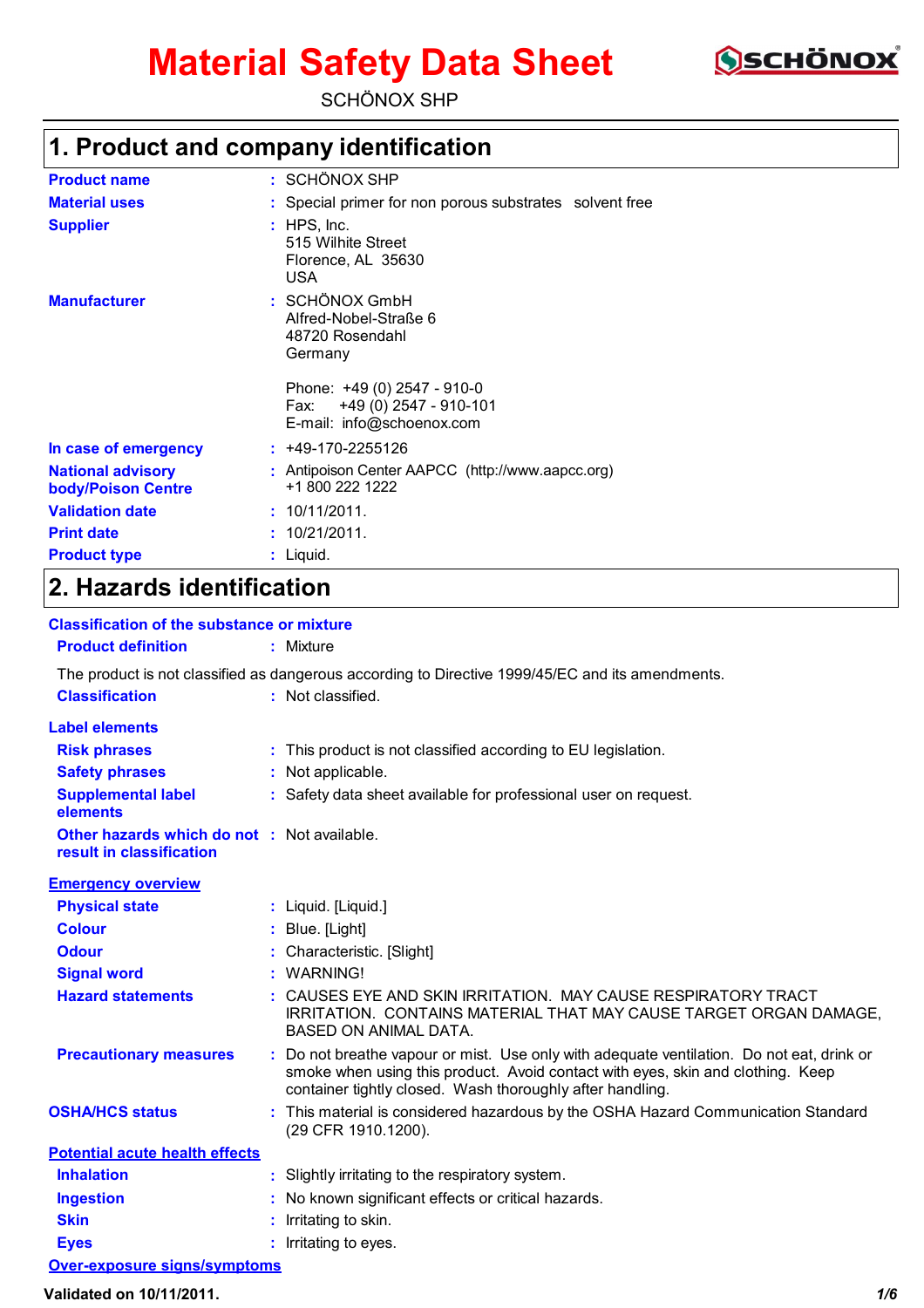### **2. Hazards identification**

| <b>Inhalation</b>                                            | : Adverse symptoms may include the following:<br>respiratory tract irritation<br>coughing                                                           |
|--------------------------------------------------------------|-----------------------------------------------------------------------------------------------------------------------------------------------------|
| <b>Ingestion</b>                                             | : No specific data.                                                                                                                                 |
| <b>Skin</b>                                                  | Adverse symptoms may include the following:<br>irritation<br>redness                                                                                |
| <b>Eyes</b>                                                  | : Adverse symptoms may include the following:<br>pain or irritation<br>watering<br>redness                                                          |
| <b>Medical conditions</b><br>aggravated by over-<br>exposure | : Pre-existing disorders involving any target organs mentioned in this MSDS as being at risk<br>may be aggravated by over-exposure to this product. |
|                                                              |                                                                                                                                                     |

**See toxicological information (Section 11)**

| 3. Composition/information on ingredients |                         |                      |  |
|-------------------------------------------|-------------------------|----------------------|--|
| <b>Name</b>                               | <b>CAS number</b>       | $\frac{9}{6}$        |  |
| <b>Limestone</b><br>Quartz (SiO2)         | 1317-65-3<br>14808-60-7 | 25 - 50<br>$10 - 25$ |  |

**There are no additional ingredients present which, within the current knowledge of the supplier and in the concentrations applicable, are classified as hazardous to health or the environment and hence require reporting in this section.**

#### **4. First-aid measures**

| Eye contact                       | : Check for and remove any contact lenses. Immediately flush eyes with plenty of water for<br>at least 15 minutes, occasionally lifting the upper and lower eyelids. Get medical attention<br>immediately.                                                                               |
|-----------------------------------|------------------------------------------------------------------------------------------------------------------------------------------------------------------------------------------------------------------------------------------------------------------------------------------|
| <b>Skin contact</b>               | : In case of contact, immediately flush skin with plenty of water for at least 15 minutes while<br>removing contaminated clothing and shoes. Wash clothing before reuse. Clean shoes<br>thoroughly before reuse. Get medical attention immediately.                                      |
| <b>Inhalation</b>                 | : Move exposed person to fresh air. If not breathing, if breathing is irregular or if respiratory<br>arrest occurs, provide artificial respiration or oxygen by trained personnel. Loosen tight<br>clothing such as a collar, tie, belt or waistband. Get medical attention immediately. |
| <b>Ingestion</b>                  | : Wash out mouth with water. Do not induce vomiting unless directed to do so by medical<br>personnel. Never give anything by mouth to an unconscious person. Get medical<br>attention immediately.                                                                                       |
| <b>Protection of first-aiders</b> | : No action shall be taken involving any personal risk or without suitable training. It may be<br>dangerous to the person providing aid to give mouth-to-mouth resuscitation.                                                                                                            |
| <b>Notes to physician</b>         | : No specific treatment. Treat symptomatically. Contact poison treatment specialist<br>immediately if large quantities have been ingested or inhaled.                                                                                                                                    |

#### **5. Fire-fighting measures**

| <b>Flammability of the product</b>                       | : In a fire or if heated, a pressure increase will occur and the container may burst.                                                                                                            |
|----------------------------------------------------------|--------------------------------------------------------------------------------------------------------------------------------------------------------------------------------------------------|
| <b>Extinguishing media</b>                               |                                                                                                                                                                                                  |
| <b>Suitable</b>                                          | : Use an extinguishing agent suitable for the surrounding fire.                                                                                                                                  |
| <b>Not suitable</b>                                      | : None known.                                                                                                                                                                                    |
| <b>Special exposure hazards</b>                          | : Promptly isolate the scene by removing all persons from the vicinity of the incident if there<br>is a fire. No action shall be taken involving any personal risk or without suitable training. |
| <b>Hazardous thermal</b><br>decomposition products       | : Decomposition products may include the following materials:<br>carbon dioxide<br>carbon monoxide                                                                                               |
| <b>Special protective</b><br>equipment for fire-fighters | : Fire-fighters should wear appropriate protective equipment and self-contained breathing<br>apparatus (SCBA) with a full face-piece operated in positive pressure mode.                         |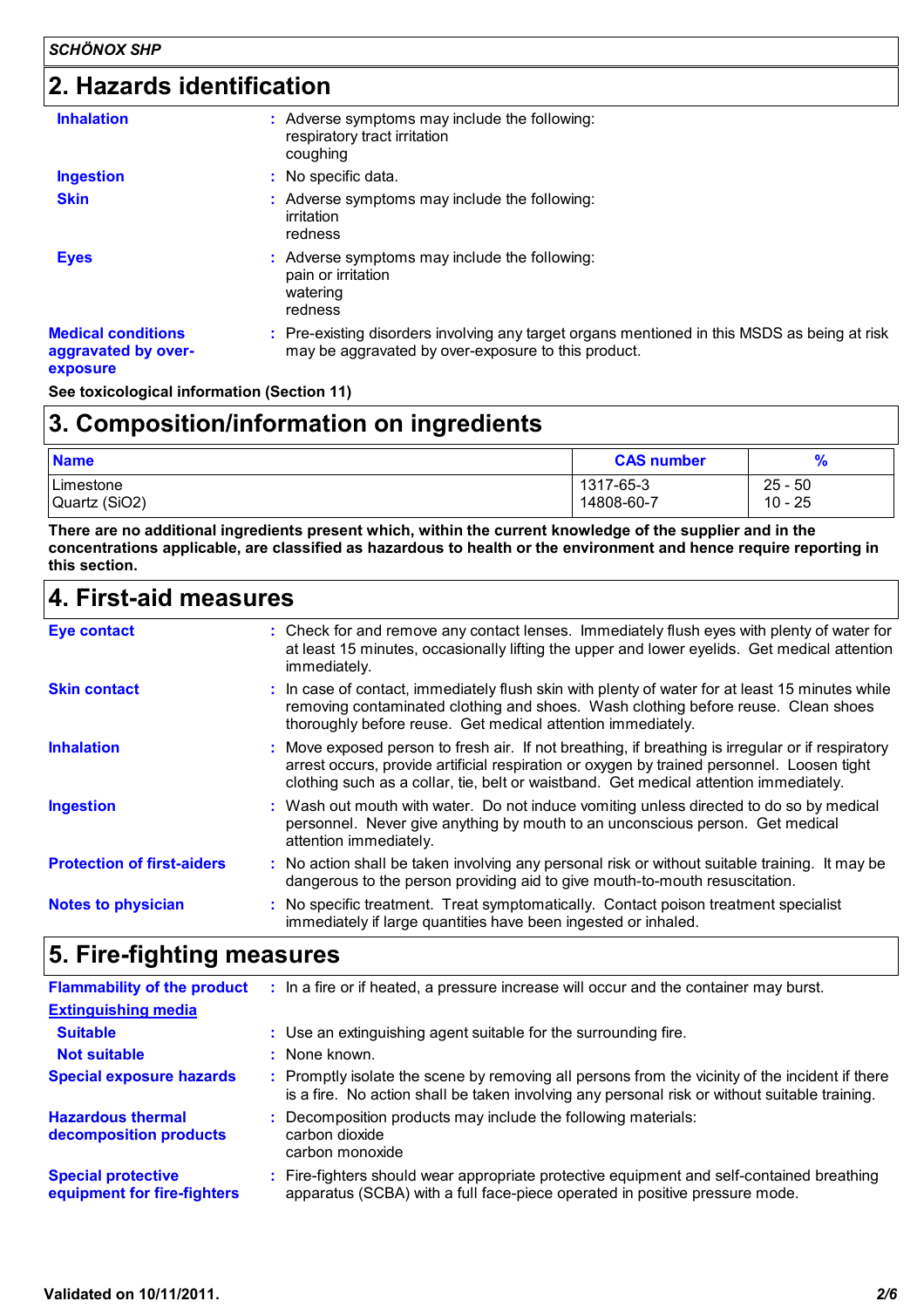#### **6. Accidental release measures**

| <b>Personal precautions</b>      | : No action shall be taken involving any personal risk or without suitable training. Keep<br>unnecessary and unprotected personnel from entering. Put on appropriate personal<br>protective equipment (see Section 8).                                                                                                                                                                                                                                                                                            |
|----------------------------------|-------------------------------------------------------------------------------------------------------------------------------------------------------------------------------------------------------------------------------------------------------------------------------------------------------------------------------------------------------------------------------------------------------------------------------------------------------------------------------------------------------------------|
| <b>Environmental precautions</b> | : Avoid dispersal of spilt material and runoff and contact with soil, waterways, drains and<br>sewers. Inform the relevant authorities if the product has caused environmental pollution<br>(sewers, waterways, soil or air).                                                                                                                                                                                                                                                                                     |
| <b>Methods for cleaning up</b>   |                                                                                                                                                                                                                                                                                                                                                                                                                                                                                                                   |
| <b>Small spill</b>               | : Stop leak if without risk. Move containers from spill area. Dilute with water and mop up if<br>water-soluble. Alternatively, or if water-insoluble, absorb with an inert dry material and<br>place in an appropriate waste disposal container. Dispose of via a licensed waste<br>disposal contractor.                                                                                                                                                                                                          |
| <b>Large spill</b>               | : Stop leak if without risk. Move containers from spill area. Prevent entry into sewers,<br>water courses, basements or confined areas. Contain and collect spillage with non-<br>combustible, absorbent material e.g. sand, earth, vermiculite or diatomaceous earth and<br>place in container for disposal according to local regulations (see section 13). Dispose of<br>via a licensed waste disposal contractor. Note: see section 1 for emergency contact<br>information and section 13 for waste disposal. |
| 7. Handling and storage          |                                                                                                                                                                                                                                                                                                                                                                                                                                                                                                                   |

**Handling**

Put on appropriate personal protective equipment (see Section 8). Workers should wash **:** hands and face before eating, drinking and smoking. Remove contaminated clothing and protective equipment before entering eating areas. Do not ingest. Avoid contact with eyes, skin and clothing. Empty containers retain product residue and can be hazardous. Do not reuse container.

**Storage**

Store in accordance with local regulations. Store in original container protected from **:** direct sunlight in a dry, cool and well-ventilated area, away from incompatible materials (see section 10) and food and drink. Containers that have been opened must be carefully resealed and kept upright to prevent leakage. Do not store in unlabelled containers.

#### **8. Exposure controls/personal protection**

| <b>Ingredient</b>                           | <b>Exposure limits</b>                                                                                                                                                                                                                                                                                                                                                                                                                                                                                                                                                                                                                                                                                                                                                                                                                      |
|---------------------------------------------|---------------------------------------------------------------------------------------------------------------------------------------------------------------------------------------------------------------------------------------------------------------------------------------------------------------------------------------------------------------------------------------------------------------------------------------------------------------------------------------------------------------------------------------------------------------------------------------------------------------------------------------------------------------------------------------------------------------------------------------------------------------------------------------------------------------------------------------------|
| Limestone<br>Quartz (SiO2)                  | NIOSH REL (United States, 6/2009).<br>TWA: 5 mg/m <sup>3</sup> 10 hour(s). Form: Respirable fraction<br>TWA: 10 mg/m <sup>3</sup> 10 hour(s). Form: Total<br>OSHA PEL (United States, 6/2010).<br>TWA: 5 mg/m <sup>3</sup> 8 hour(s). Form: Respirable fraction<br>TWA: 15 mg/m <sup>3</sup> 8 hour(s). Form: Total dust<br>OSHA PEL Z3 (United States, 9/2005).<br>TWA: 10 mg/m <sup>3</sup> 8 hour(s). Form: Respirable<br>TWA: 30 mg/m <sup>3</sup> 8 hour(s). Form: Total dust.<br>ACGIH TLV (United States, 2/2010). Notes: Respirable fraction; see<br>Appendix C, paragraph C.<br>TWA: 0.025 mg/m <sup>3</sup> 8 hour(s). Form: Respirable fraction<br>NIOSH REL (United States, 6/2009). Notes: See Appendix A - NIOSH<br><b>Potential Occupational Carcinogen</b><br>TWA: 0.05 mg/m <sup>3</sup> 10 hour(s). Form: respirable dust |
| <b>Recommended monitoring</b><br>procedures | If this product contains ingredients with exposure limits, personal, workplace atmosphere<br>or biological monitoring may be required to determine the effectiveness of the ventilation<br>or other control measures and/or the necessity to use respiratory protective equipment.                                                                                                                                                                                                                                                                                                                                                                                                                                                                                                                                                          |
| <b>Engineering measures</b>                 | : Use only with adequate ventilation. If user operations generate dust, fumes, gas, vapour<br>or mist, use process enclosures, local exhaust ventilation or other engineering controls to<br>keep worker exposure to airborne contaminants below any recommended or statutory<br>limits.                                                                                                                                                                                                                                                                                                                                                                                                                                                                                                                                                    |
| <b>Hygiene measures</b>                     | : Wash hands, forearms and face thoroughly after handling chemical products, before<br>eating, smoking and using the lavatory and at the end of the working period. Wash<br>contaminated clothing before reusing. Ensure that eyewash stations and safety showers<br>are close to the workstation location.                                                                                                                                                                                                                                                                                                                                                                                                                                                                                                                                 |
| <b>Personal protection</b>                  |                                                                                                                                                                                                                                                                                                                                                                                                                                                                                                                                                                                                                                                                                                                                                                                                                                             |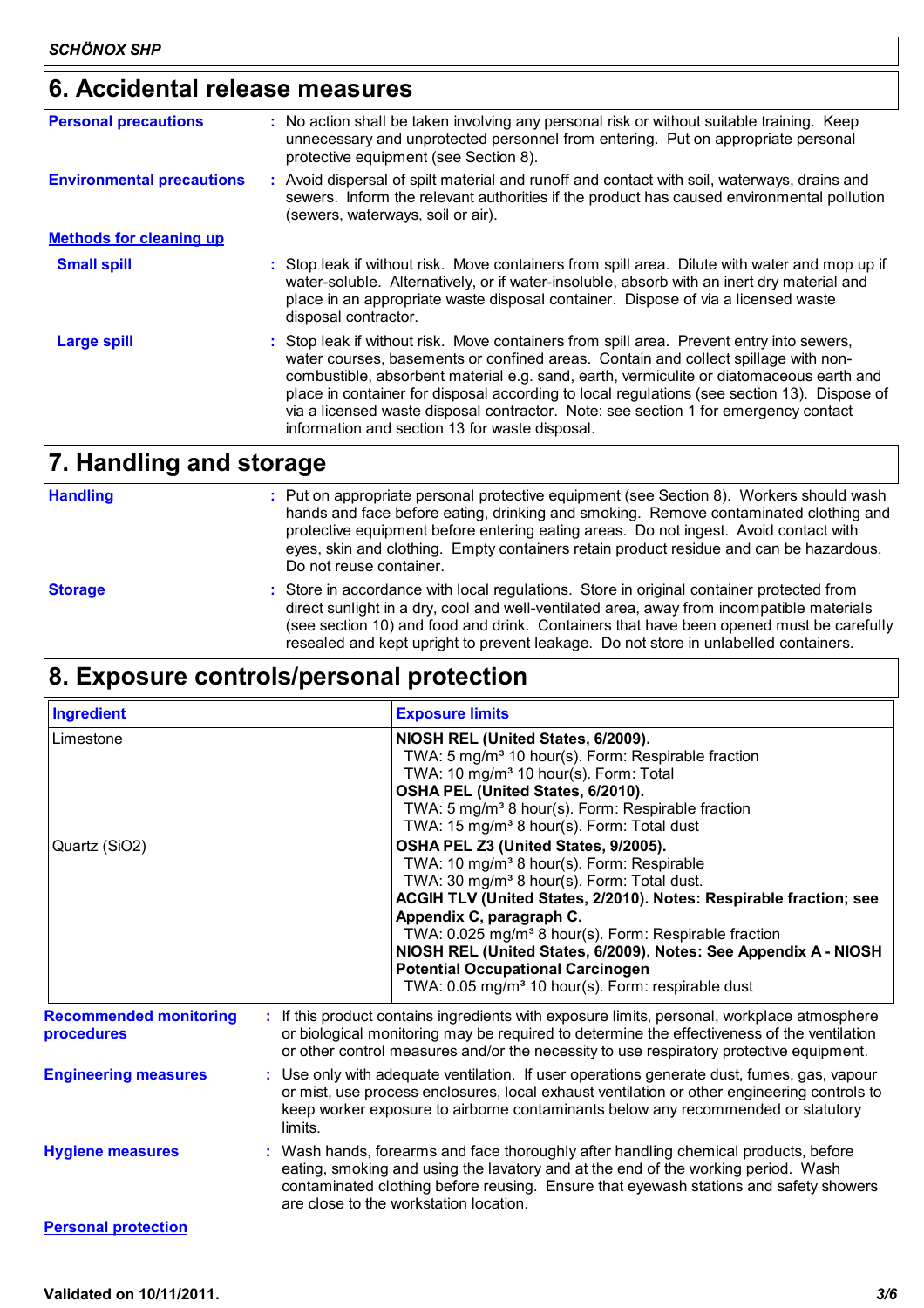# **8. Exposure controls/personal protection**

| <b>Respiratory</b>                        | : Use a properly fitted, air-purifying or air-fed respirator complying with an approved<br>standard if a risk assessment indicates this is necessary. Recommended: A respirator is<br>not needed under normal and intended conditions of product use.                                                                           |
|-------------------------------------------|---------------------------------------------------------------------------------------------------------------------------------------------------------------------------------------------------------------------------------------------------------------------------------------------------------------------------------|
| <b>Hands</b>                              | : Chemical-resistant, impervious gloves complying with an approved standard should be<br>worn at all times when handling chemical products if a risk assessment indicates this is<br>necessary. 4-8 hours (breakthrough time): Nitrile gloves.                                                                                  |
| <b>Eyes</b>                               | : Safety eyewear complying with an approved standard should be used when a risk<br>assessment indicates this is necessary to avoid exposure to liquid splashes, mists or<br>dusts.                                                                                                                                              |
| <b>Skin</b>                               | : Personal protective equipment for the body should be selected based on the task being<br>performed and the risks involved and should be approved by a specialist before handling<br>this product.                                                                                                                             |
| <b>Environmental exposure</b><br>controls | : Emissions from ventilation or work process equipment should be checked to ensure they<br>comply with the requirements of environmental protection legislation. In some cases,<br>fume scrubbers, filters or engineering modifications to the process equipment will be<br>necessary to reduce emissions to acceptable levels. |

# **9. Physical and chemical properties**

| <b>Physical state</b>         | : Liquid. [Liquid.]               |  |
|-------------------------------|-----------------------------------|--|
| <b>Colour</b>                 | $:$ Blue. [Light]                 |  |
| <b>Odour</b>                  | : Characteristic. [Slight]        |  |
| pH                            | : 9                               |  |
| <b>Melting/freezing point</b> | : $0^{\circ}$ C (32 $^{\circ}$ F) |  |
| <b>Relative density</b>       | : 1.38                            |  |

# **10. Stability and reactivity**

| <b>Chemical stability</b>                    | : The product is stable.                                                                                  |
|----------------------------------------------|-----------------------------------------------------------------------------------------------------------|
| <b>Conditions to avoid</b>                   | : No specific data.                                                                                       |
| <b>Incompatible materials</b>                | : No specific data.                                                                                       |
| <b>Hazardous decomposition</b><br>products   | : Under normal conditions of storage and use, hazardous decomposition products should<br>not be produced. |
| <b>Possibility of hazardous</b><br>reactions | : Under normal conditions of storage and use, hazardous reactions will not occur.                         |

### **11. Toxicological information**

**Acute toxicity**

**Conclusion/Summary :** There are no data available on the preparation itself.

### **12. Ecological information**

| <b>Ecotoxicity</b>               | : No known significant effects or critical hazards.      |
|----------------------------------|----------------------------------------------------------|
| <b>Aquatic ecotoxicity</b>       |                                                          |
| <b>Conclusion/Summary</b>        | : There are no data available on the preparation itself. |
| <b>Persistence/degradability</b> |                                                          |
| <b>Conclusion/Summary</b>        | : There are no data available on the preparation itself. |
|                                  |                                                          |

### **13. Disposal considerations**

| <b>Waste disposal</b> | : The generation of waste should be avoided or minimised wherever possible. Significant<br>quantities of waste product residues should not be disposed of via the foul sewer but<br>processed in a suitable effluent treatment plant. Dispose of surplus and non-recyclable<br>products via a licensed waste disposal contractor. Incineration or landfill should only be<br>considered when recycling is not feasible. This material and its container must be<br>disposed of in a safe way. Care should be taken when handling emptied containers that<br>have not been cleaned or rinsed out. Empty containers or liners may retain some product<br>residues. |
|-----------------------|------------------------------------------------------------------------------------------------------------------------------------------------------------------------------------------------------------------------------------------------------------------------------------------------------------------------------------------------------------------------------------------------------------------------------------------------------------------------------------------------------------------------------------------------------------------------------------------------------------------------------------------------------------------|
|-----------------------|------------------------------------------------------------------------------------------------------------------------------------------------------------------------------------------------------------------------------------------------------------------------------------------------------------------------------------------------------------------------------------------------------------------------------------------------------------------------------------------------------------------------------------------------------------------------------------------------------------------------------------------------------------------|

**Disposal should be in accordance with applicable regional, national and local laws and regulations.**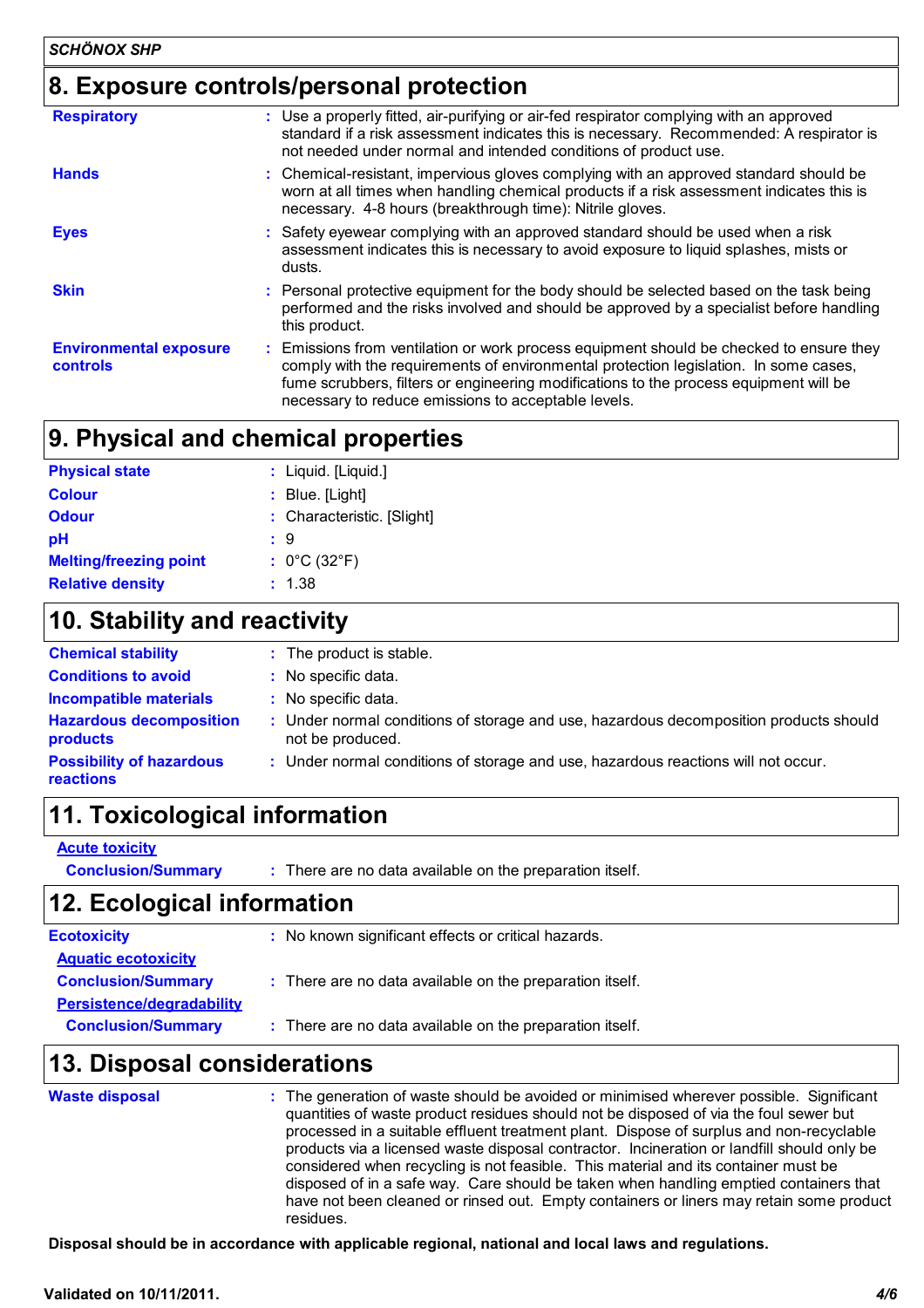### **13. Disposal considerations**

**Refer to Section 7: HANDLING AND STORAGE and Section 8: EXPOSURE CONTROLS/PERSONAL PROTECTION for additional handling information and protection of employees.**

# **14. Transport information**

| <b>Regulatory</b><br>information | <b>UN number</b>  | <b>Proper shipping</b><br>name | <b>Classes</b> | <b>PG*</b> Label | <b>Additional</b><br>information |
|----------------------------------|-------------------|--------------------------------|----------------|------------------|----------------------------------|
| <b>DOT Classification</b>        | Not regulated.    |                                |                |                  |                                  |
| <b>ADR/RID Class</b>             | Not regulated.  - |                                |                |                  |                                  |
| <b>IMDG Class</b>                | Not regulated.  - |                                |                |                  |                                  |
| <b>IATA-DGR Class</b>            | Not regulated.    |                                |                |                  |                                  |

PG\* : Packing group

| 15. Regulatory information                              |                                                                                                                                                                                 |  |  |  |
|---------------------------------------------------------|---------------------------------------------------------------------------------------------------------------------------------------------------------------------------------|--|--|--|
| <b>HCS Classification</b>                               | : Irritating material<br>Target organ effects                                                                                                                                   |  |  |  |
| <b>U.S. Federal regulations</b>                         |                                                                                                                                                                                 |  |  |  |
| <b>TSCA</b>                                             | : All ingredients appear on the Toxic Substance Control Act (TSCA) inventory or are not<br>required to be listed.                                                               |  |  |  |
| <b>SARA Title III Section</b><br>313 (40 CFR Part 372): | : This product is not subject to SARA notification requirements and 40 CFR Part 372, since<br>it not contain any Toxic Chemical constituents abouve the minimus concentrations. |  |  |  |
| <b>State regulations</b>                                |                                                                                                                                                                                 |  |  |  |
| <b>Massachusetts</b>                                    | : The following components are listed: SILICA, CRYSTALLINE, QUARTZ; CALCIUM<br><b>CARBONATE</b>                                                                                 |  |  |  |
| <b>New York</b>                                         | : None of the components are listed.                                                                                                                                            |  |  |  |
| <b>New Jersey</b>                                       | : The following components are listed: SILICA, QUARTZ; QUARTZ (SiO2); CALCIUM<br>CARBONATE; LIMESTONE                                                                           |  |  |  |
| <b>Pennsylvania</b>                                     | : The following components are listed: QUARTZ (SIO2); LIMESTONE                                                                                                                 |  |  |  |
| <b>California Prop. 65</b>                              | : WARNING: This product contains a chemical known to the State of California to cause<br>cancer.<br>Quartz (SiO2)                                                               |  |  |  |

# **16. Other information**

| <b>Label requirements</b>                                       | BASED ON ANIMAL DATA.                                                                                                                                                                                                                                                                                                                                                                                                                                                                                                   | : CAUSES EYE AND SKIN IRRITATION. MAY CAUSE RESPIRATORY TRACT<br>IRRITATION. CONTAINS MATERIAL THAT MAY CAUSE TARGET ORGAN DAMAGE, |  |  |  |
|-----------------------------------------------------------------|-------------------------------------------------------------------------------------------------------------------------------------------------------------------------------------------------------------------------------------------------------------------------------------------------------------------------------------------------------------------------------------------------------------------------------------------------------------------------------------------------------------------------|------------------------------------------------------------------------------------------------------------------------------------|--|--|--|
| <b>Hazardous Material</b><br><b>Information System (U.S.A.)</b> |                                                                                                                                                                                                                                                                                                                                                                                                                                                                                                                         |                                                                                                                                    |  |  |  |
|                                                                 | <b>Health</b>                                                                                                                                                                                                                                                                                                                                                                                                                                                                                                           | 0                                                                                                                                  |  |  |  |
|                                                                 | <b>Flammability</b>                                                                                                                                                                                                                                                                                                                                                                                                                                                                                                     | 0                                                                                                                                  |  |  |  |
|                                                                 | <b>Physical hazards</b>                                                                                                                                                                                                                                                                                                                                                                                                                                                                                                 | 0                                                                                                                                  |  |  |  |
|                                                                 | Caution: HMIS® ratings are based on a 0-4 rating scale, with 0 representing minimal hazards or risks, and 4<br>representing significant hazards or risks Although HMIS® ratings are not required on MSDSs under 29 CFR<br>1910.1200, the preparer may choose to provide them. HMIS® ratings are to be used with a fully implemented<br>HMIS® program. HMIS® is a registered mark of the National Paint & Coatings Association (NPCA). HMIS®<br>materials may be purchased exclusively from J. J. Keller (800) 327-6868. |                                                                                                                                    |  |  |  |
| <b>National Fire Protection</b><br><b>Association (U.S.A.)</b>  |                                                                                                                                                                                                                                                                                                                                                                                                                                                                                                                         |                                                                                                                                    |  |  |  |